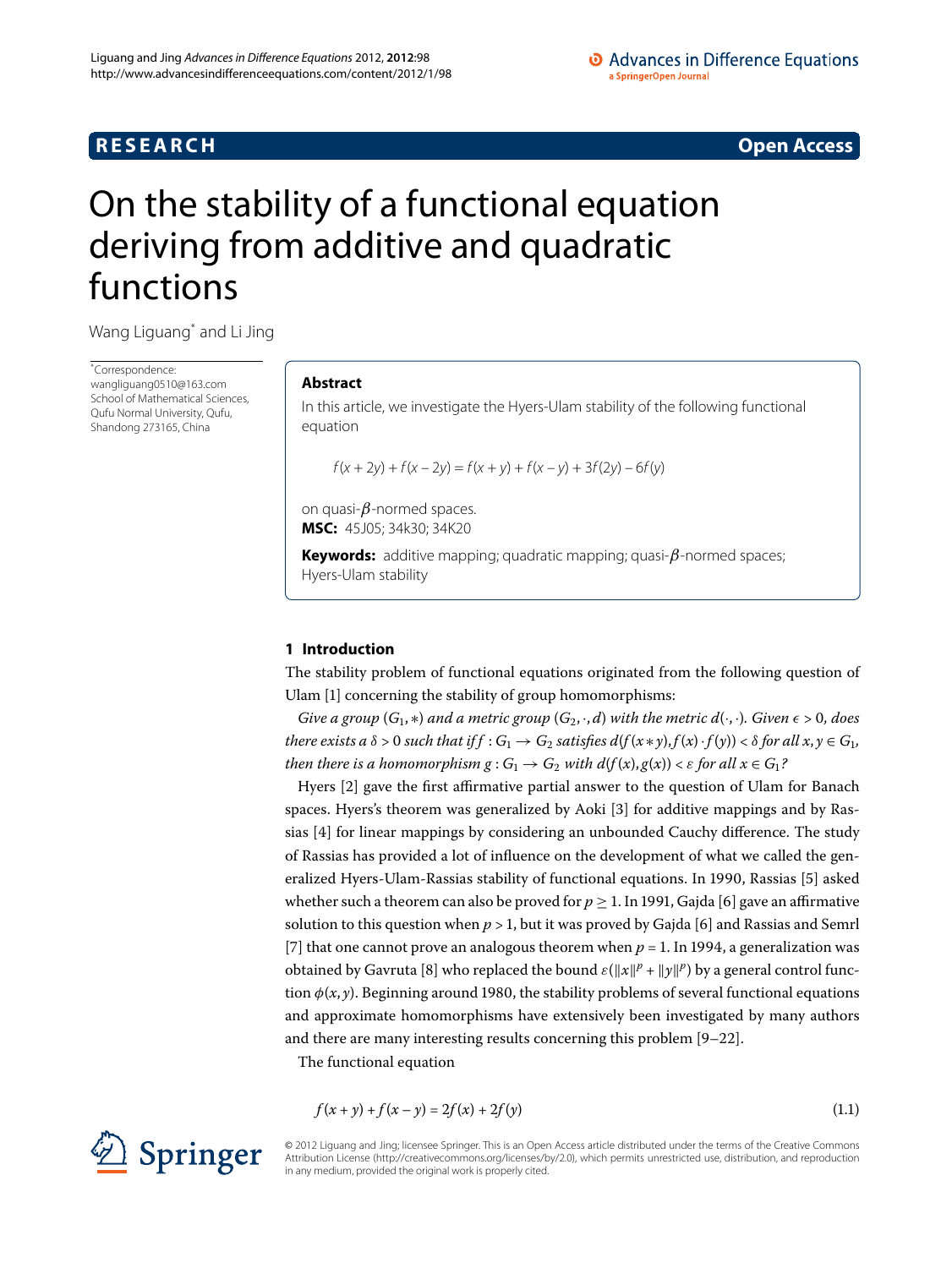is called the quadratic function equation. Function  $f(x) = ax^2$  satisfies (1.1). Every solution of  $(1.1)$  $(1.1)$  $(1.1)$  is called a quadratic mapping. Skof [9] solved the Hyers-Ulam stability problem of the quadratic functional equation in Banach spaces. Kim and Rassias [10[\]](#page-10-9) proved the stability of the Euler-Lagrange quadratic mappings. Park [11] considered the stability of quadratic mappings on Banach modules. Moslehian *et al.* [12] considered the approximation problem of quadratic functional equation on multi-normed spaces.

<span id="page-1-0"></span>Hyers [2[\]](#page-10-1) considered the stability of the additive functional equation

<span id="page-1-1"></span>
$$
f(x + y) = f(x) + f(y). \tag{1.2}
$$

Function  $f(x) = dx$  satisfies (1[.](#page-1-0)2). Every solution of (1.2) is called an additive mapping. The Cauchy type additive functional equation and its generalized Hyers-Ulam 'product-sum' stability have been studied in  $[21, 22]$  $[21, 22]$  $[21, 22]$ .

In this article, we consider a new functional equation

$$
f(x+2y) + f(x-2y) = f(x+y) + f(x-y) + 3f(2y) - 6f(y)
$$
\n(1.3)

deriving from the quadratic functional equation  $(1.1)$  and the additive functional equation (1[.](#page-1-0)2). It is not difficult to check that  $f(x) = ax^2 + bx$  is a solution of (1.3).

The notion of quasi-*β*-normed space was introduced by Rassias and Kim [20]. This notion is similar to quasi-normed space. We fix a real number  $\beta$  with  $0 < \beta \leq 1$  and let  $\mathbb{K} = \mathbb{R}$ or C. Let *X* be a linear space over K. A quasi- $\beta$ -norm  $\|\cdot\|$  is a real-valued function on *X* satisfying the following conditions:

- (1)  $\|x\| > 0$  for all  $x \in X$  and  $\|x\| = 0$  if and only if  $x = 0$ .
- (2)  $\|\lambda x\| = |\lambda|^{\beta} \|x\|$  for all  $\lambda \in \mathbb{K}$  and all  $x \in X$ .
- (3) There is a constant  $K \geq 1$  such that  $||x + y|| \leq K(||x|| + ||y||)$  for all  $x, y \in X$ .

The pair  $(X, \|\cdot\|)$  is called a quasi- $\beta$ -normed space if  $\|\cdot\|$  is a quasi- $\beta$ -norm on X. The smallest possible *K* is called the modulus of concavity of  $\|\cdot\|$ . A quasi- $\beta$ -Banach space is a complete quasi-*β*-normed space.

<span id="page-1-2"></span>In the following, we recall some fundamental results in fixed point theory. Let *X* be a set. A function  $d: X \times X \rightarrow [0, \infty]$  is called a generalized metric on *X* if *d* satisfies

- (1)  $d(x, y) = 0$  if and only if  $x = y$ ;
- (2)  $d(x, y) = d(y, x)$  for all  $x, y \in X$ ;
- (3)  $d(x, z) \leq d(x, y) + d(y, z)$  for all  $x, y, z \in X$ .

We also recall the following theorem of Diaz and Margolis [\[](#page-11-3)23].

**Theorem 1.1** [\[](#page-11-3)23] *Let*  $(X, d)$  *be a complete generalized metric space and let*  $J: X \rightarrow X$  *<i>be a strictly contractive mapping with Lipschitz constant* < *L* < *. Then for each given element x* ∈ *X, either*

$$
d(J^nx,J^{n+1}x)=\infty
$$

*for all nonnegative integers n or there exists a nonnegative integer n<sub>0</sub> such that* 

- *(1)*  $d(J^n x, J^{n+1} x) < \infty$  for all  $n \ge n_0$ ;
- *(2)* the sequence  $\{J^n x\}$  converges to a fixed point  $y^*$  of *J*;
- *(3)*  $y^*$  *is the unique fixed point of <i>J in the set*  $Y = \{y \in X : d(J^{n_0}x, y) < \infty\}$ ;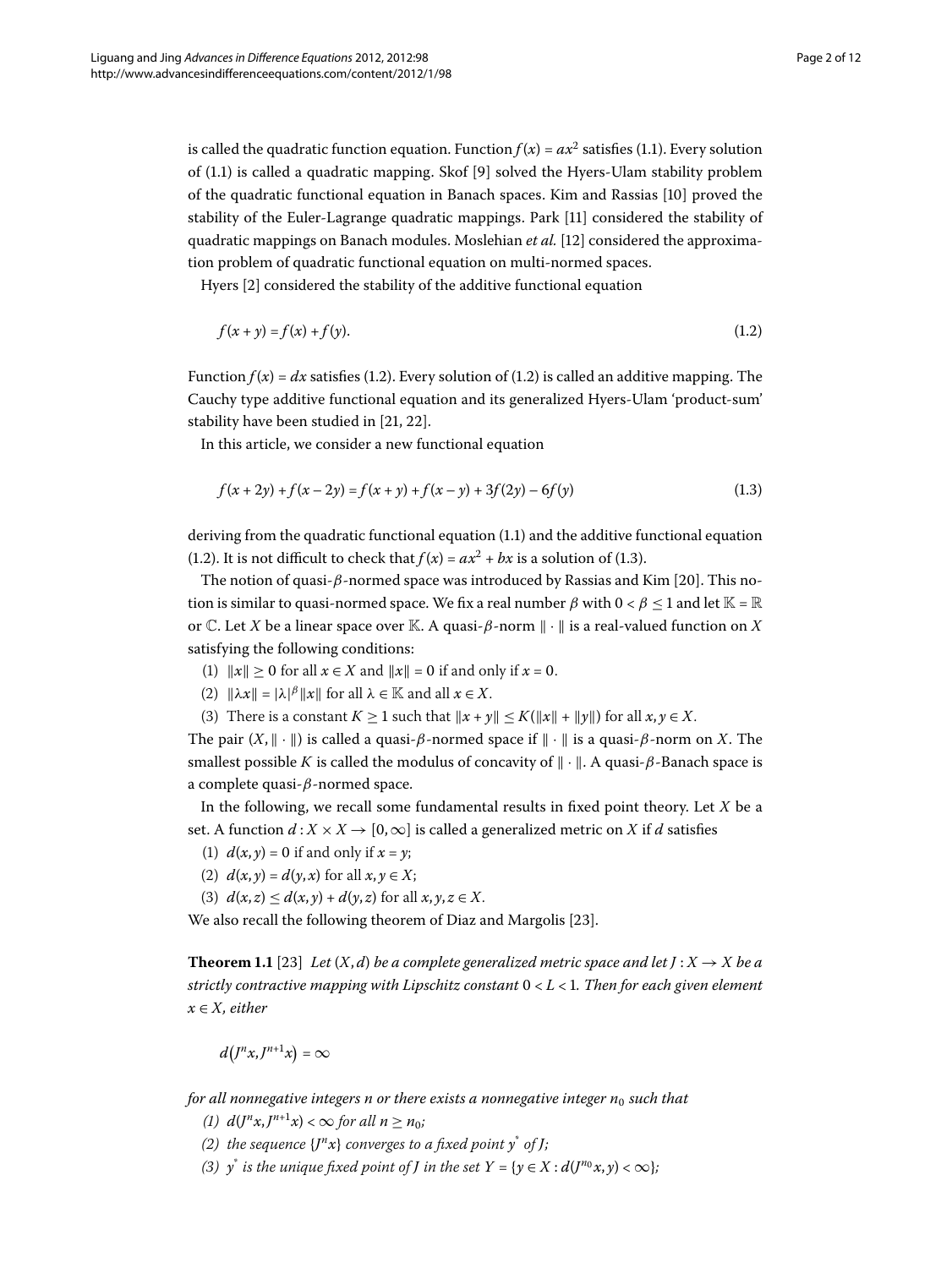<span id="page-2-3"></span><span id="page-2-2"></span><span id="page-2-1"></span> $\Box$ 

*(4)*  $d(y, y^*) \leq \frac{1}{1-L} d(y, Jy)$  *for all*  $y \in Y$ *.* 

In 2003[,](#page-11-4) Cadariu and Radu  $[24, 25]$  applied the fixed-point method to the investigation of the Jensen functional equation. By using fixed point methods, the stability problems of several functional equations have extensively been investigated by a number of authors  $(see [26-28]).$  $(see [26-28]).$  $(see [26-28]).$ 

<span id="page-2-4"></span>In this article, we will consider the solution and the Hyers-Ulam stability of the functional equation (1.3) on quasi- $\beta$ -normed spaces using fixed point method.

## **2 Solution of [\(1.3](#page-1-1))**

We assume *X* and *Y* are real (or complex) linear spaces in this section.

**Lemma 2.1** *If an even function*  $f : X \to Y$  *satisfies (1.3) for all*  $x, y \in X$ *, then f is a quadratic mapping.*

*Proof* Since *f* is even,  $f(-x) = f(x)$ . Let  $x = y = 0$  in (1.3), we have  $f(0) = 0$ . Let  $x = 0$  in (1.3), we have  $f(2y) = 4f(y)$  and therefore

<span id="page-2-0"></span>
$$
f(x+2y) + f(x-2y) = f(x+y) + f(x-y) + 6f(y)
$$
\n(2.1)

for all  $x, y \in X$ [.](#page-2-0) Replace *x* by 2*x* in (2.1), we have

$$
f(2x+2y) + f(2x-2y) = f(2x+y) + f(2x-y) + 6f(y)
$$
\n(2.2)

for all  $x, y \in X$ . Replace *y* and *x* by *x* and *y* in (2.1), respectively, we have

$$
f(2x + y) + f(2x - y) = f(x + y) + f(x - y) + 6f(x) + 6f(y)
$$
\n(2.3)

<span id="page-2-5"></span>for all  $x, y \in X$  since f is even and  $f(2y) = 4f(y)$ [.](#page-2-2) It follows from (2.2) and (2.3) that

$$
f(x + y) + f(x - y) = 2f(x) + 2f(y).
$$

Hence *f* is a quadratic mapping.

**Lemma 2[.](#page-1-1)2** *If an odd function f* :  $X \to Y$  *satisfies (1.3) for all x, y*  $\in X$ *, then f is an additive mapping.*

*Proof* Since *f* is odd, we have  $f(-x) = -f(x)$ . Let  $x = y = 0$  in (1.3) we have  $f(0) = 0$ . Let  $x = 0$  in (1.3), we have

$$
f(2y) = 2f(y) \tag{2.4}
$$

for all  $x, y \in X$ . Thus for all  $x, y \in X$ , we have

$$
f(x+2y) + f(x-2y) = f(x+y) + f(x-y).
$$
 (2.5)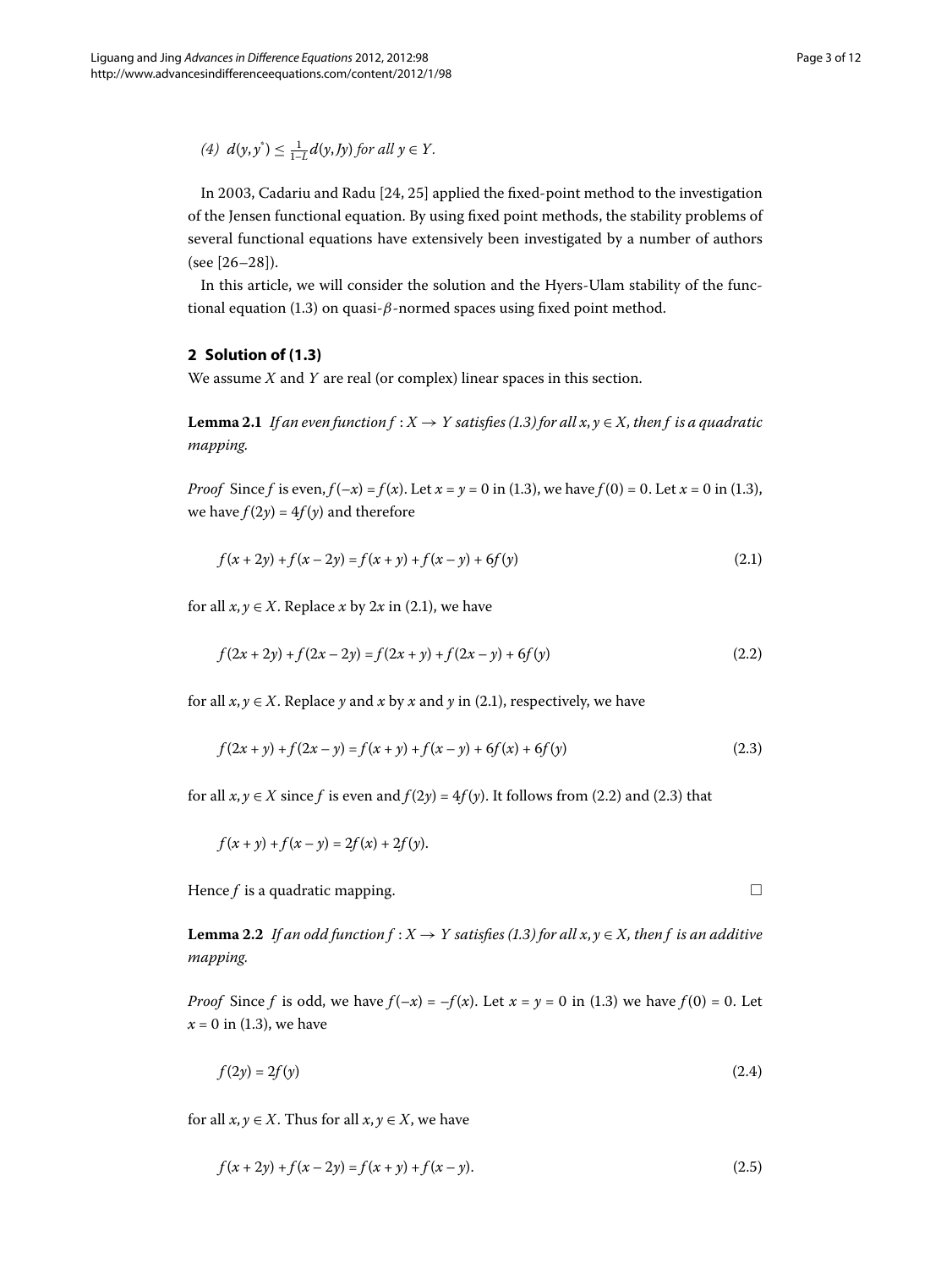Replace  $x$  by  $2x$  in (2.5), we have

<span id="page-3-2"></span><span id="page-3-1"></span><span id="page-3-0"></span>
$$
2f(x+y) + 2f(x-y) = f(2x+y) + f(2x-y).
$$
\n(2.6)

Replacing  $y$  and  $x$  by  $x$  and  $y$  in (2.5), respectively, we have

$$
f(2x + y) - f(2x - y) = f(x + y) - f(x - y).
$$
\n(2.7)

It follows from  $(2.6)$  and  $(2.7)$  that

<span id="page-3-3"></span>
$$
2f(2x - y) = f(x + y) + 3f(x - y).
$$
\n(2.8)

Replacing *y* by  $x - y$  in (2.8), we have

$$
2f(x + y) = f(2x - y) + 3f(y)
$$
\n(2.9)

for all  $x, y \in X$ . Hence,

<span id="page-3-5"></span><span id="page-3-4"></span>
$$
3f(2x - y) = 3f(x + y) + 3f(x - y) - 3f(y).
$$
\n(2.10)

Replacing  $y$  by  $-y$  in (2[.](#page-3-3)10), we have

<span id="page-3-6"></span>
$$
3f(2x + y) = 3f(x - y) + 3f(x + y) + 3f(y).
$$
\n(2.11)

By  $(2.7)$ ,  $(2.10)$ , and  $(2.11)$ , we have

$$
3f(x + y) - 3f(x - y) = 6f(y). \tag{2.12}
$$

Replacing  $y$  and  $x$  by  $x$  and  $y$  in (2.12), respectively, we have

$$
3f(x+y) + 3f(x-y) = 6f(x). \tag{2.13}
$$

It follows from  $(2.12)$  $(2.12)$  $(2.12)$  and  $(2.13)$  that

$$
f(x + y) = f(x) + f(y)
$$

for all  $x, y \in X$ . Hence,  $f: X \to Y$  is an additive mapping.

**Theorem 2.1** *A function f* :  $X \rightarrow Y$  *satisfying (1.3) for all x, y*  $\in X$  *if and only if there exist a symmetric bi-additive mapping*  $B: X \times X \rightarrow X$  and an additive mapping  $A: X \rightarrow Y$  such *that*  $f(x) = B(x, x) + A(x)$  *for all*  $x \in X$ .

*Proof* If there exist an symmetric bi-additive mapping  $B: X \times X \rightarrow X$  and an additive mapping  $A: X \to Y$  satisfying  $f(x) = B(x, x) + A(x)$  for all  $x \in X$ , then it is not difficult to check that

$$
f(x+2y) + f(x-2y) = f(x+y) + f(x-y) + 3f(2y) - 6f(y)
$$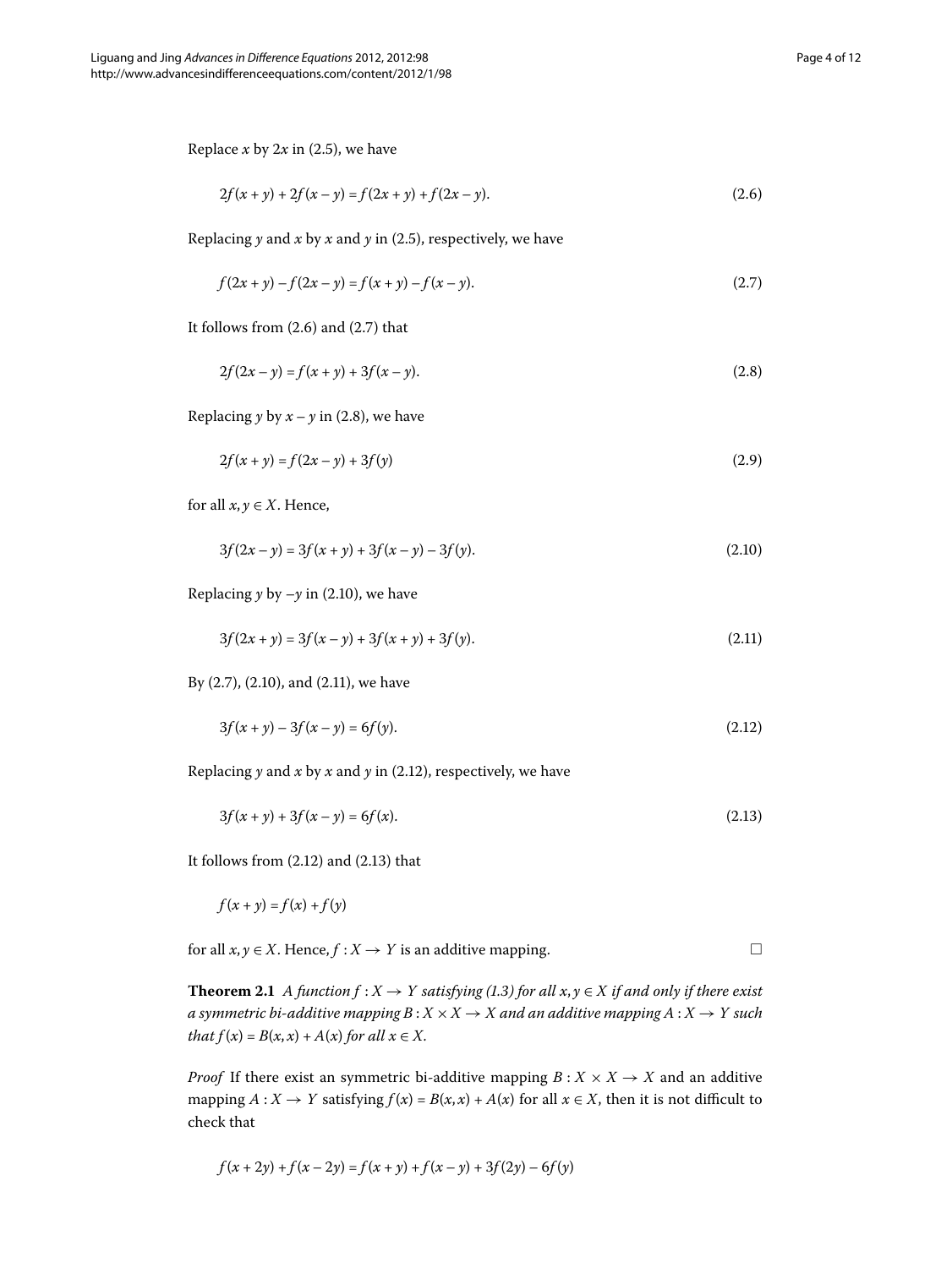for all  $x, y \in X$ . Conversely, let

$$
f_e(x) = \frac{f(x) + f(-x)}{2},
$$
  

$$
f_o(x) = \frac{f(x) + f(-x)}{2}.
$$

Then

$$
f(x) = f_e(x) + f_o(x)
$$

for all  $x \in X$ [.](#page-1-1) It is not difficult to check that  $f_e$  and  $f_0$  satisfying (1.3). It follows from Lem-mas 2[.](#page-2-5)1 and 2.2 that  $f_e$  and  $f_0$  are quadratic and additive mappings, respectively. Hence, there exist a symmetric bi-additive mapping  $B: X \times X \rightarrow X$  such that  $f_e(x) = B(x, x)$  for all  $x \in X$ . Let  $A(x) = f_0(x)$ . Then we have  $f(x) = B(x, x) + A(x)$  for all  $x \in X$ .

# **3 The stability of functional equation [\(1.3](#page-1-1))**

Now we consider the stability of the functional equation  $(1.3)$  $(1.3)$  $(1.3)$  using fixed point method.

<span id="page-4-2"></span>In this section, we always assume that *X* is a complex (or real) linear space and *Y* is a quasi- $\beta$ -Banach space with norm  $\|\cdot\|$ . Suppose *K* is the modulus of concavity of  $\|\cdot\|$ . For a mapping  $f: X \to Y$ , we define

$$
Df(x, y) = f(x + 2y) + f(x - 2y) - f(x + y) - f(x - y) - 3f(2y) + 6f(y)
$$

<span id="page-4-0"></span>for all  $x, y \in X$ .

**Theorem 3.1** Suppose  $f : X \to Y$  is an odd mapping and  $\varphi : X^2 \to [0, \infty)$  is a mapping. If *there exist a constant L*  $(0 < L < 1)$  *satisfying* 

<span id="page-4-1"></span>
$$
||Df(x,y)|| \le \varphi(x,y),\tag{3.1}
$$

$$
\varphi(2x, 2y) \le 2^{\beta} L \varphi(x, y) \tag{3.2}
$$

*for all*  $x, y \in X$ *, then there is a unique additive mapping*  $A: X \rightarrow Y$  such that

$$
||f(x) - A(x)|| \le \frac{1}{6^{\beta}(1-L)} \varphi(0, x)
$$
\n(3.3)

*for all*  $x \in X$ *. The mapping*  $A: X \rightarrow Y$  *is defined by* 

$$
A(x) = \lim_{n \to \infty} \frac{f(2^n x)}{2^n}.
$$
\n
$$
(3.4)
$$

*Proof* Consider the set  $\Omega = \{g : X \to Y\}$  and define a generalized metric on  $\Omega$  by

$$
d(g, h) = \inf \{ C : C \in \mathbb{R}, C \ge 0, ||g(x) - h(x)|| \le C\varphi(0, x), x \in X \}.
$$

Then it is not difficult to check that  $(\Omega, d)$  is complete. Consider the mapping  $\Lambda : \Omega \to \Omega$ defined by

$$
\Lambda g(x) = \frac{1}{2}g(2x). \tag{3.5}
$$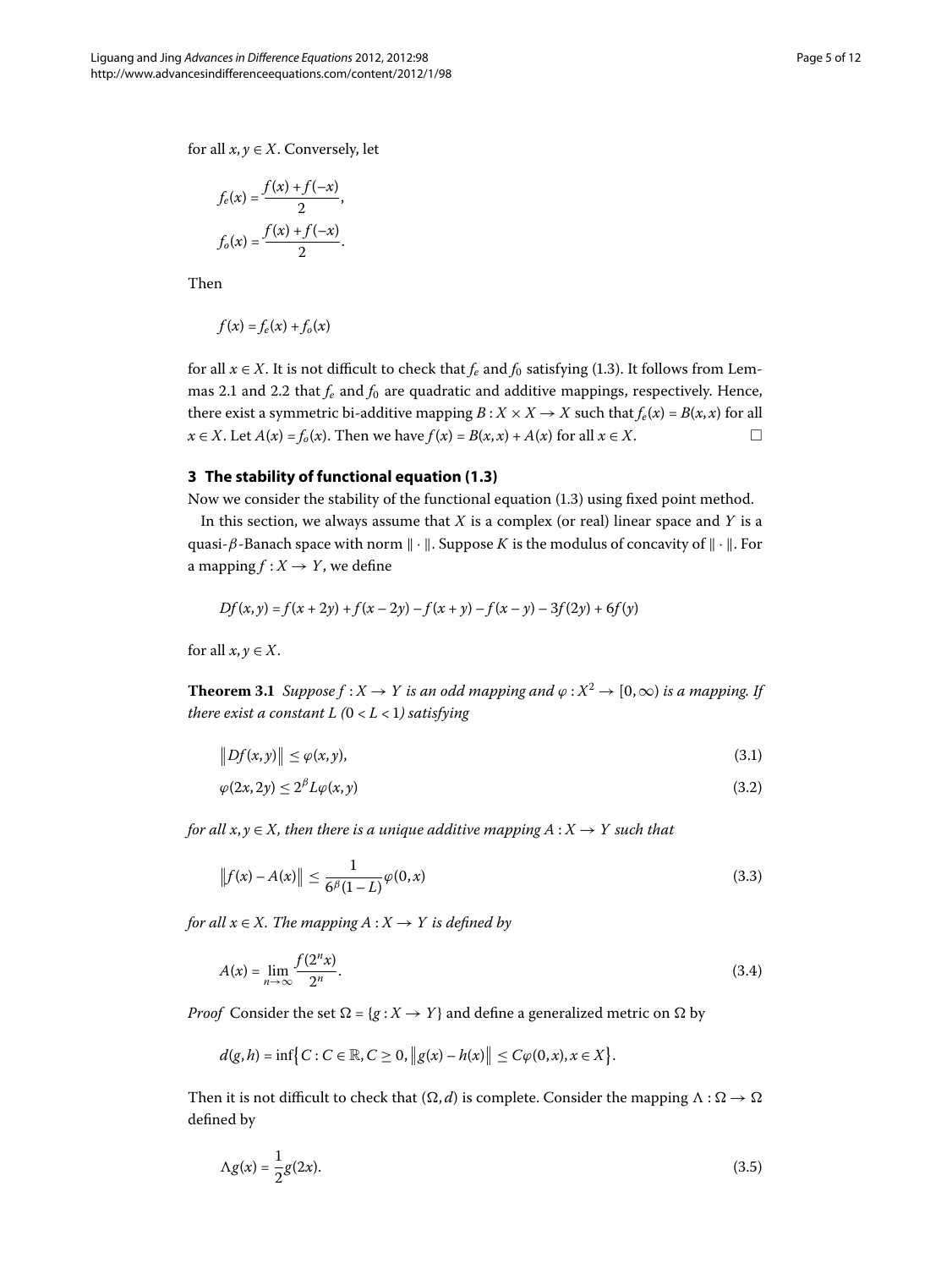For any *C* such that  $||g(x) - h(x)|| \leq C\varphi(0, x)$  for all  $x \in X$ , we have

<span id="page-5-0"></span>
$$
\left\|\Lambda g(x)-\Lambda h(x)\right\|=\frac{1}{2^{\beta}}\left\|g(2x)-h(2x)\right\|\leq \frac{1}{2^{\beta}}C\varphi(0,2x)\leq LC\varphi(0,x).
$$

Hence  $d(\Lambda g, \Lambda h) \le LC$  and therefore  $d(\Lambda g, \Lambda h) \le Ld(g, h)$ . Let  $x = 0$  in (3.1), we have

$$
\|3f(2y) - 6f(y)\| \le \varphi(0, y) \tag{3.6}
$$

for all  $y \in X$ . Let  $y = x$  in (3.6), we have

$$
\left\| \frac{1}{2} f(2x) - f(x) \right\| \le \frac{1}{6^{\beta}} \varphi(0, x) \tag{3.7}
$$

for  $x \in X$ [.](#page-1-2) Thus  $d(f, \Lambda f) \leq \frac{1}{6^{\beta}}$ . According to Theorem 1.1, the sequence  $\Lambda^n f$  converges to a unique fixed point *A* of  $\Lambda$  on the set  $Y = \{g \in X : d(f, g) < \infty\}, i.e.,$ 

$$
A(x) = \lim_{n \to \infty} \Lambda^n f(x) = \lim_{n \to \infty} \frac{f(2^n x)}{2^n}.
$$

Also we have

$$
A(2x)=2A(x)
$$

for all  $x \in X$ . Since  $d(f, A) \leq \frac{1}{6^{\beta}(1-L)}$ , we have

$$
\|f(x)-A(x)\| \leq \frac{1}{6^{\beta}(1-L)}\varphi(0,x)
$$

for all  $x \in X$  and (3.3) holds true. For all  $x, y \in X$ , we have

<span id="page-5-1"></span>
$$
||DA(x,y)|| = \lim_{n \to \infty} \left\| \frac{1}{2^n} Df(2^n x, 2^n y) \right\| = \lim_{n \to \infty} \frac{1}{2^{n\beta}} ||Df(2^n x, 2^n y)||
$$
  

$$
\leq \lim_{n \to \infty} \frac{1}{2^{n\beta}} \varphi(2^n x, 2^n y) \leq \lim_{n \to \infty} \frac{(2^{\beta} L)^n}{2^{n\beta}} \varphi(x, y)
$$
  

$$
= \lim_{n \to \infty} L^n \varphi(x, y) = 0.
$$

Hence,  $DA(x, y) = 0$  for all  $x, y \in X$ [.](#page-2-5) It follows from Lemma 2.2 that  $A: X \to Y$  is an additive mapping. This completes the proof.  $\Box$ 

**Corollary 3.1** *Suppose X is a normed linear space,*  $\beta = 1$ ,  $\theta$  *and r are nonnegative numbers with*  $r < 1, f: X \rightarrow Y$  *is an odd mapping and* 

$$
||Df(x,y)|| \leq \theta (||x||^r + ||y||^r + ||x||^{\frac{r}{2}} ||y||^{\frac{r}{2}})
$$

*for all*  $x, y \in X$ . Then there is a unique additive mapping  $A: X \rightarrow Y$  such that

$$
||f(x) - A(x)|| \leq \frac{\theta ||x||^r}{6(1 - 2^{r-1})}
$$

*for all*  $x \in X$ *.*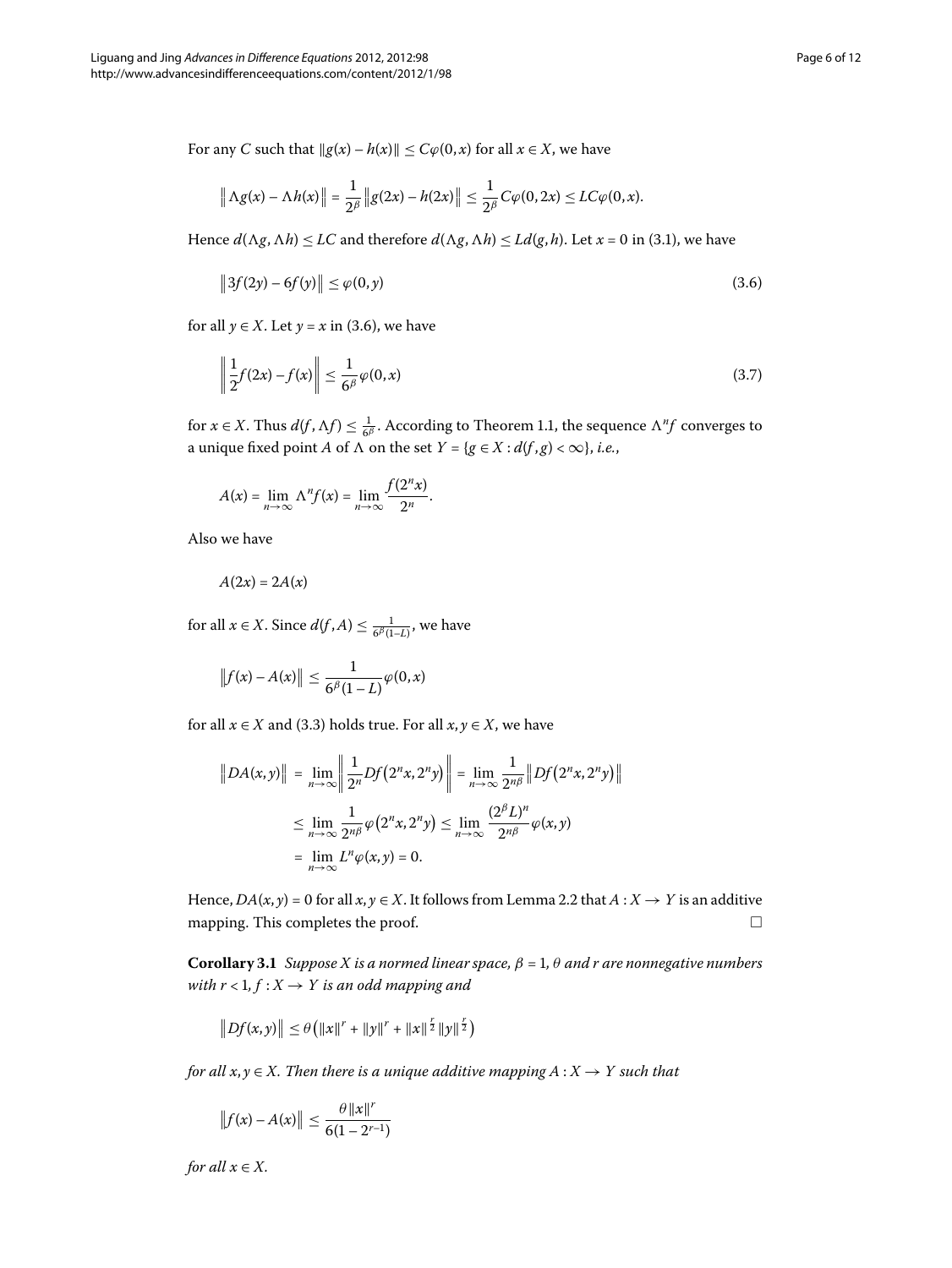<span id="page-6-1"></span>*Proof* For all  $x, y \in X$ , let  $\varphi(x, y) = \theta(||x||^r + ||y||^r + ||x||^{\frac{r}{2}}||y||^{\frac{r}{2}})$ . Then the results follows from Theorem 3[.](#page-4-2)1.  $\Box$ 

Similar to the proof of Theorem 3[.](#page-6-1)1 and Corollary 3.2, we have Theorem 3.2 and Corol-lary 3[.](#page-6-0)2 whose proofs are omitted.

**Theorem 3.2** Suppose  $f : X \to Y$  is an odd mapping,  $\varphi : X^2 \to [0, \infty)$  is a mapping and *there exist a constant L*  $(0 < L < 1)$  *such that* 

$$
||Df(x,y)|| \leq \varphi(x,y),
$$
  

$$
\varphi\left(\frac{x}{2},\frac{y}{2}\right) \leq \frac{L}{2^{\beta}}\varphi(x,y)
$$

<span id="page-6-0"></span>*for all*  $x, y \in X$ *. Then there exists a unique additive mapping*  $A: X \rightarrow Y$  *such that* 

$$
\|f(x)-A(x)\| \leq \frac{1}{6^{\beta}(1-L)}\varphi(0,x)
$$

*for all*  $x \in X$ *. The mapping*  $A: X \rightarrow Y$  *is defined by* 

$$
A(x) = \lim_{n \to \infty} 2^n f\left(\frac{x}{2^n}\right).
$$

**Corollary 3.2** *Suppose X is a normed linear space,*  $\beta = 1$ ,  $\theta$  *and r are nonnegative numbers with r* > 1,  $f: X \rightarrow Y$  *is an odd mapping and* 

 $||Df(x,y)|| \leq \theta(||x||^r + ||y||^r + ||x||^{\frac{r}{2}}||y||^{\frac{r}{2}})$ 

<span id="page-6-3"></span>*for all*  $x, y \in X$ . Then there is a unique additive mapping  $A: X \rightarrow Y$  such that

<span id="page-6-2"></span>
$$
||f(x) - A(x)|| \le \frac{\theta ||x||^r}{6(1 - 2^{1-r})}
$$
\n(3.8)

*for all*  $x \in X$ *.* 

**Theorem 3.3** Suppose  $f : X \to Y$  is an even mapping with  $f(0) = 0$  and  $\varphi : X^2 \to [0, \infty)$  is *a mapping. If there exists a constant L*  $(0 < L < 1)$  such that

$$
||Df(x,y)|| \le \varphi(x,y),
$$
  
 
$$
\varphi(2x,2y) \le 2^{2\beta}L\varphi(x,y)
$$
 (3.9)

*for all*  $x, y \in X$ *, then there is a unique quadratic mapping*  $Q: X \rightarrow Y$  such that

$$
||f(x) - Q(x)|| \le \frac{1}{2^{2\beta}(1 - L)} \varphi(0, x)
$$
\n(3.10)

*for all*  $x \in X$ *. The mapping*  $Q: X \rightarrow Y$  *is defined by* 

$$
Q(x) = \lim_{n \to \infty} \frac{f(2^n x)}{2^{2n}}
$$

*for all*  $x \in X$ *.*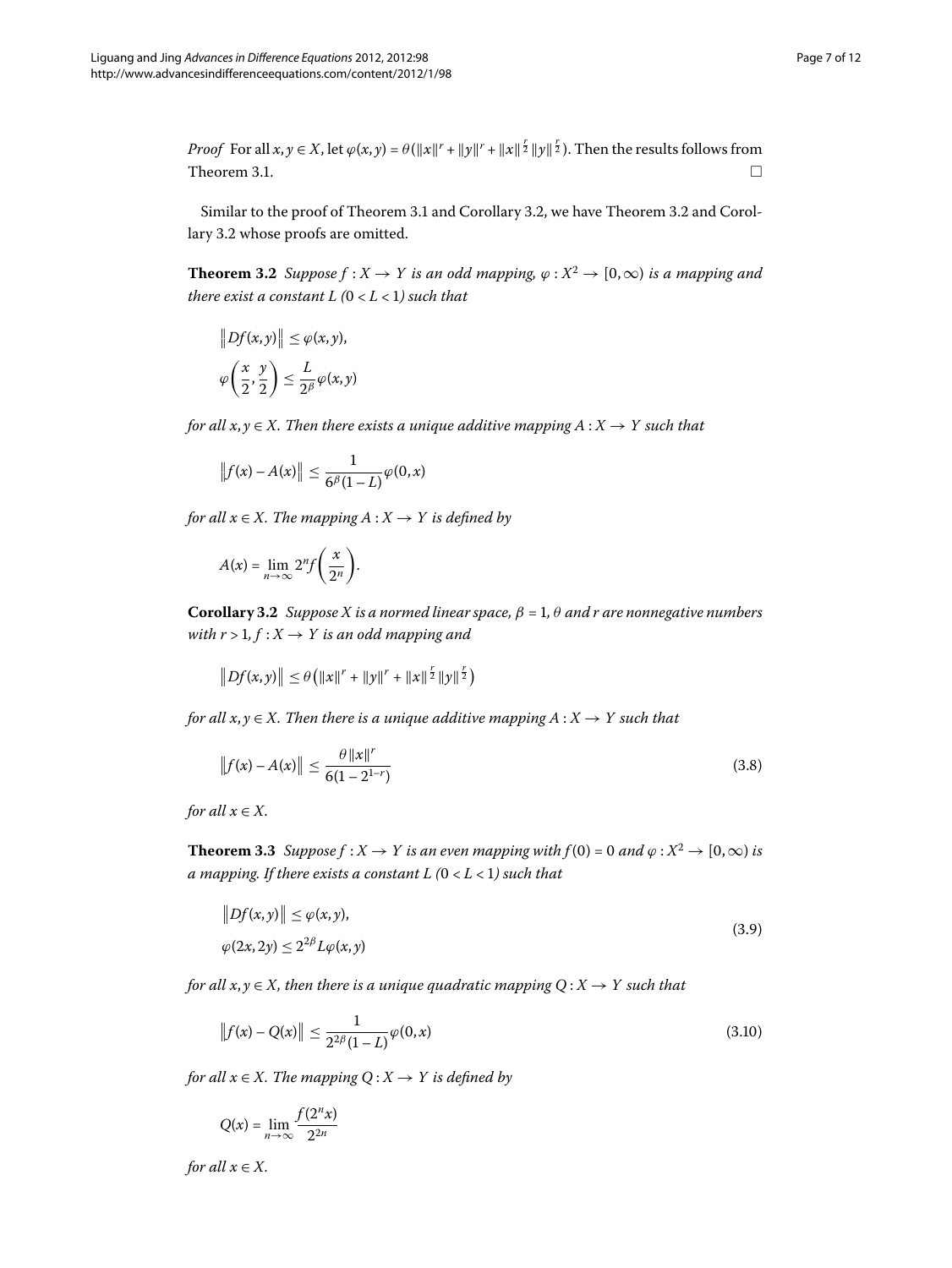*Proof* Consider the  $\Omega = \{g : X \to Y : g(0) = 0\}$  and define a generalized metric on  $\Omega$  by

$$
d(g,h)=\inf\bigl\{C:C\in\mathbb{R},C\geq 0,\bigl\|g(x)-h(x)\bigr\|\leq C\varphi(0,x),\forall x\in X\bigr\}.
$$

Then it is easy to check that  $(\Omega, d)$  is complete. Define  $\Lambda : \Omega \to \Omega$  by  $\Lambda g(x) = \frac{g(2x)}{2^2}$ . If *C* is a constant such that  $||g(x) - h(x)|| \le C\varphi(0, x)$  for all  $x \in X$ , then we have

$$
\|\Lambda g(x) - \Lambda h(x)\| = \frac{1}{2^{2\beta}}\|g(2x) - h(2x)\| \le \frac{1}{2^{2\beta}}C\varphi(0, 2x) \le LC\varphi(0, x),
$$

*i[.](#page-6-2)e.*,  $d(\Lambda g, \Lambda h) \leq LC$ , hence we have  $d(\Lambda g, \Lambda h) \leq Ld(g, h)$ . Let  $x = 0$  in (3.9), we have

$$
\|f(2y)-4f(y)\|\leq \varphi(0,y)
$$

for all  $y \in X$ . Thus

$$
\left\|\frac{1}{4}f(2x)-f(x)\right\|\leq \frac{1}{4^{\beta}}\varphi(0,x)
$$

for all  $x \in X$ [.](#page-1-2) Hence  $d(f, \Lambda f) \leq \frac{1}{4^{\beta}}$ . By Theorem 1.1 there is a mapping  $Q: X \to Y$  which is the fixed point of  and satisfies

$$
d(f,Q) \leq \frac{1}{1-L}d(\Lambda f,f) \leq \frac{1}{4^{\beta}(1-L)}.
$$

<span id="page-7-0"></span>Note *Q* is defined by

$$
Q(x) = \lim_{n \to \infty} \frac{f(2^n x)}{2^{2n}}
$$

for all  $x \in X$ . Similar to the proof of Theorem 3.1, we have  $DQ(x, y) = 0$  for all  $x, y \in X$ . Since  $Q$  is also even,  $Q$  is a quadratic mapping. This completes the proof.  $\Box$ 

**Corollary 3.3** Suppose X is a normed linear space,  $\beta = 1$ ,  $\theta$  and r are nonnegative numbers *with r* < 2,  $f: X \rightarrow Y$  *is an even mapping,*  $f(0) = 0$  *and* 

$$
||Df(x,y)|| \leq \theta (||x||^{r} + ||y||^{r} + ||x||^{\frac{r}{2}} ||y||^{\frac{r}{2}})
$$

*for all*  $x, y \in X$ . Then there is a unique quadratic mapping  $Q: X \rightarrow Y$  such that

$$
||f(x) - Q(x)|| \le \frac{\theta ||x||^r}{4(1 - 2^{r-2})}
$$

*for all*  $x \in X$ *.* 

*Proof* The proof is similar to that of Corollary 3[.](#page-5-1)1 and we omit it.

 $\Box$ 

Similar to the proof of Theorem 3[.](#page-7-0)3 and Corollary 3.3, we have the following Theo-rem 3[.](#page-8-1)4 and Corollary 3.4.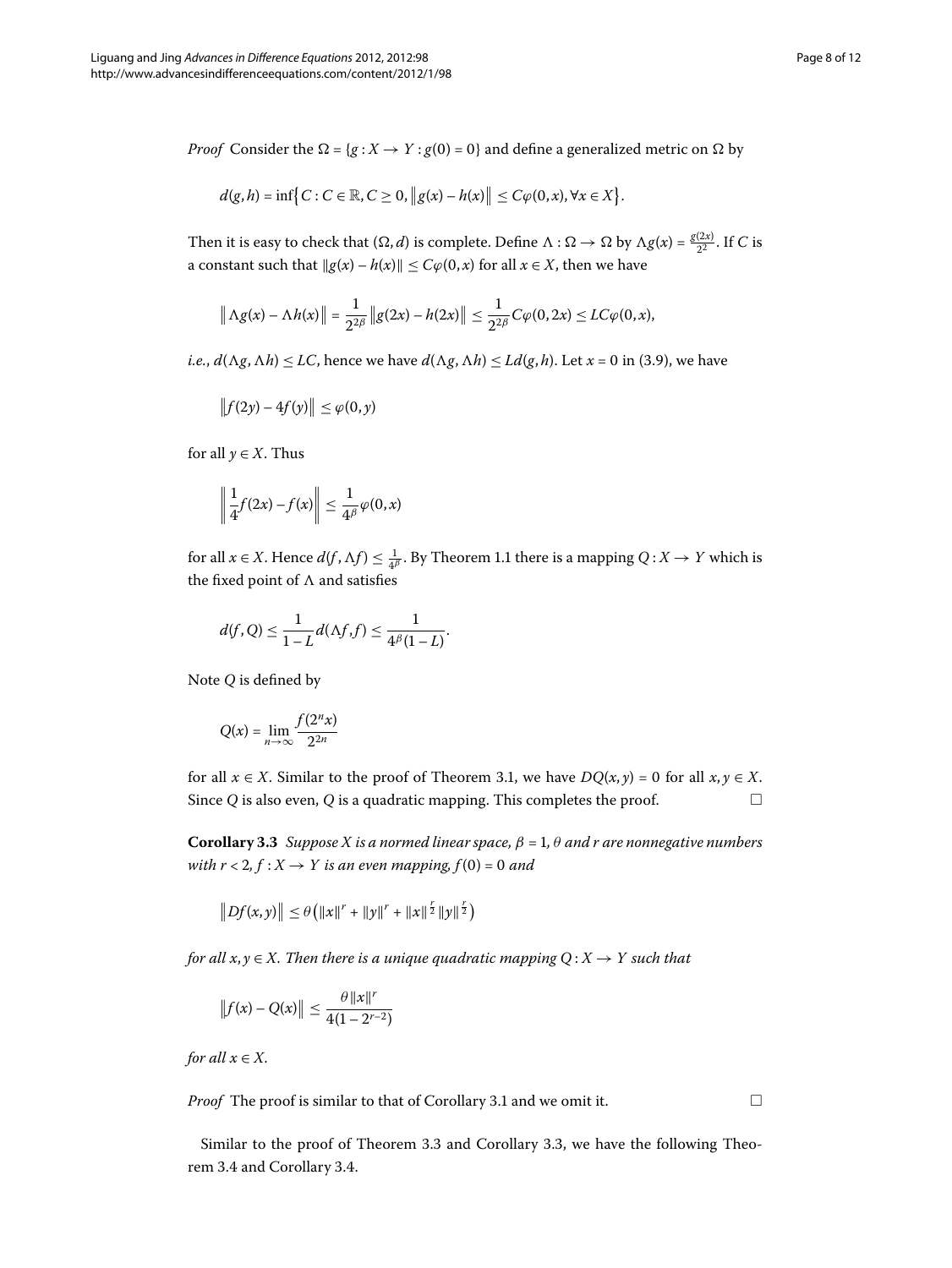<span id="page-8-0"></span>**Theorem 3.4** Suppose  $f : X \to Y$  is an even mapping with  $f(0) = 0$  and  $\varphi : X^2 \to [0, \infty)$  is *a mapping. If there exists a constant L*  $(0 < L < 1)$  such that

$$
||Df(x, y)|| \leq \varphi(x, y),
$$
  

$$
\varphi\left(\frac{x}{2}, \frac{y}{2}\right) \leq \frac{L}{2^{2\beta}}\varphi(x, y)
$$

*for all x, y*  $\in$  *X, then there is a unique quadratic mapping Q :*  $X \rightarrow Y$  *such that* 

$$
\|f(x)-Q(x)\|\leq \frac{1}{2^{2\beta}(1-L)}\varphi(0,x)
$$

<span id="page-8-1"></span>*for all*  $x \in X$ *. The mapping*  $Q: X \rightarrow Y$  *is defined by* 

$$
Q(x) = \lim_{n \to \infty} 2^{2n} f\left(\frac{x}{2^n}\right)
$$

*for all*  $x \in X$ *.* 

**Corollary 3.4** *Suppose X is a normed linear space,*  $\beta = 1$ ,  $\theta$  *and r are nonnegative numbers with r* > 2,  $f : X \rightarrow Y$  *is an even mapping,*  $f(0) = 0$  *and* 

$$
\|Df(x,y)\| \leq \theta \left( \|x\|^r + \|y\|^r + \|x\|^{\frac{r}{2}} \|y\|^{\frac{r}{2}} \right)
$$

<span id="page-8-2"></span>*for all*  $x, y \in X$ . Then there is a unique quadratic mapping  $Q: X \to Y$  such that

$$
||f(x) - Q(x)|| \le \frac{\theta ||x||^r}{4(1 - 2^{2-r})}
$$

*for all*  $x \in X$ *.* 

**Theorem 3.5** Suppose  $f : X \to Y$  is a mapping satisfying  $f(0) = 0$  and  $\varphi : X^2 \to [0, \infty)$  is *a mapping. If there exists a constant L*  $(0 < L < 1)$  such that

$$
||Df(x, y)|| \leq \varphi(x, y),
$$
  

$$
\varphi(2x, 2y) \leq 2^{\beta}L\varphi(x, y)
$$

*for all*  $x, y \in X$ *, then there exist a unique additive mapping*  $A: X \rightarrow Y$  *and a unique guadratic mapping*  $Q: X \rightarrow Y$  *such that* 

$$
\|f(x) - A(x) - Q(x)\| \le \frac{K^2}{2^{\beta}} \left(\frac{1}{2^{2\beta}(1-L)} + \frac{1}{6^{\beta}(1-L)}\right) \left[\varphi(0,x) + \varphi(0,-x)\right]
$$
(3.11)

*for all*  $x \in X$ *.* 

*Proof* If we decompose *f* into the even and the odd parts by putting  $f_e(x) = \frac{f(x)+f(-x)}{2}$  and  $f_o(x) = \frac{f(x) - f(-x)}{2}$  for all  $x \in X$ , then

$$
f(x) = f_e(x) + f_o(x).
$$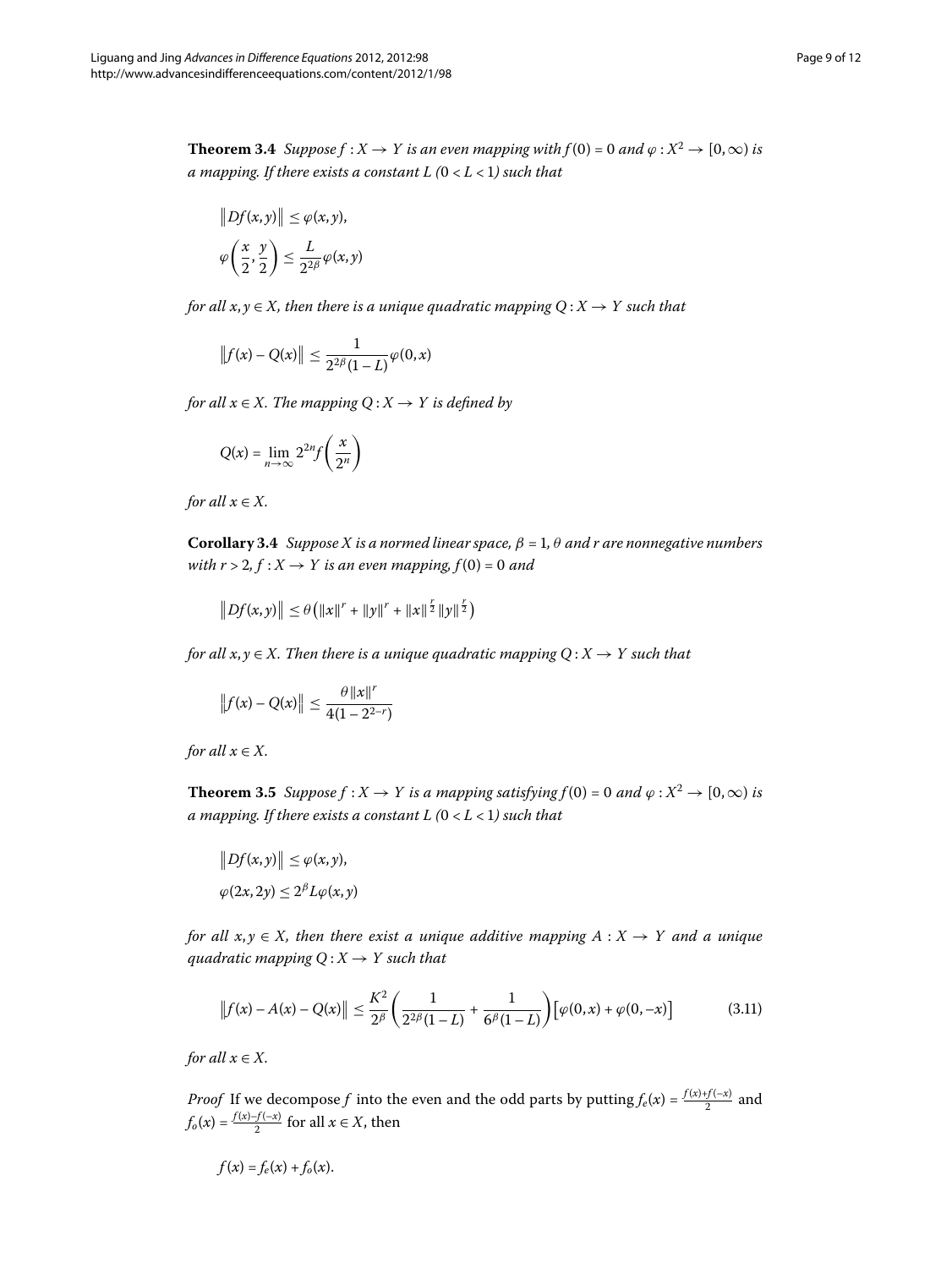Then if it is not difficult to check that

$$
||Df_e(x,y)|| \leq \frac{K}{2^{\beta}} [\varphi(x,y) + \varphi(-x,-y)]
$$

for all  $x, y \in X$ . Let

$$
\psi(x,y) = \frac{K}{2^{\beta}} \big[ \varphi(x,y) + \varphi(-x,-y) \big]
$$

for all  $x, y \in X$ [.](#page-6-3) Then  $\psi(2x, 2y) \leq 2^{2\beta} L \psi(x, y)$  for all  $x, y \in X$ . It follows from Theorem 3.3 that there is a unique quadratic mapping  $Q: X \rightarrow Y$  such that

$$
\|f_e(x) - Q(x)\| \le \frac{1}{2^{2\beta}(1-L)} \psi(0,x) \tag{3.12}
$$

for all  $x \in X$ [.](#page-4-2) Similarly it follows from Theorem 3.1 that there is a unique additive mapping  $A: X \rightarrow Y$  such that

$$
\|f_0(x) - A(x)\| \le \frac{1}{6^{\beta}(1-L)} \psi(0, x). \tag{3.13}
$$

<span id="page-9-1"></span>Hence

$$
||f(x) - Q(x) - A(x)|| \le K \left(\frac{1}{2^{2\beta}(1-L)} + \frac{1}{6^{\beta}(1-L)}\right) \psi(0, x)
$$
  
=  $\frac{K^2}{2^{\beta}} \left(\frac{1}{2^{2\beta}(1-L)} + \frac{1}{6^{\beta}(1-L)}\right) \left[\varphi(0, x) + \varphi(0, -x)\right]$ 

for all  $x \in X$ . This completes the proof.

**Corollary 3.5** Suppose X is a normed linear space,  $\beta = 1$ ,  $\theta$ , and r are nonnegative numbers *with*  $r < 1, f: X \rightarrow Y$  *is a mapping and* 

$$
||Df(x,y)|| \leq \theta (||x||^{r} + ||y||^{r} + ||x||^{\frac{r}{2}} ||y||^{\frac{r}{2}})
$$

*for all*  $x, y \in X$ . Then there exist a unique additive mapping  $A: X \rightarrow Y$  and a unique *quadratic mapping*  $Q: X \rightarrow Y$  *such that* 

$$
||f(x) - A(x) - Q(x)|| \le \frac{5K^2}{12} \frac{\theta ||x||^r}{(1 - 2^{r-1})}
$$

<span id="page-9-0"></span>*for all*  $x \in X$ *.* 

The proofs of Theorem 3[.](#page-8-2)6 and Corollary 3.6 are similar to that of Theorem 3.5 and Corollary 3[.](#page-9-1)5 and we omit them.

**Theorem 3.6** Suppose  $f : X \to Y$  is a mapping satisfying  $f(0) = 0$  and  $\varphi : X^2 \to [0, \infty)$  is *a* mapping. If there exists a constant L ( $0 < L < 1$ ) such that

$$
||Df(x,y)|| \leq \varphi(x,y),
$$

 $\Box$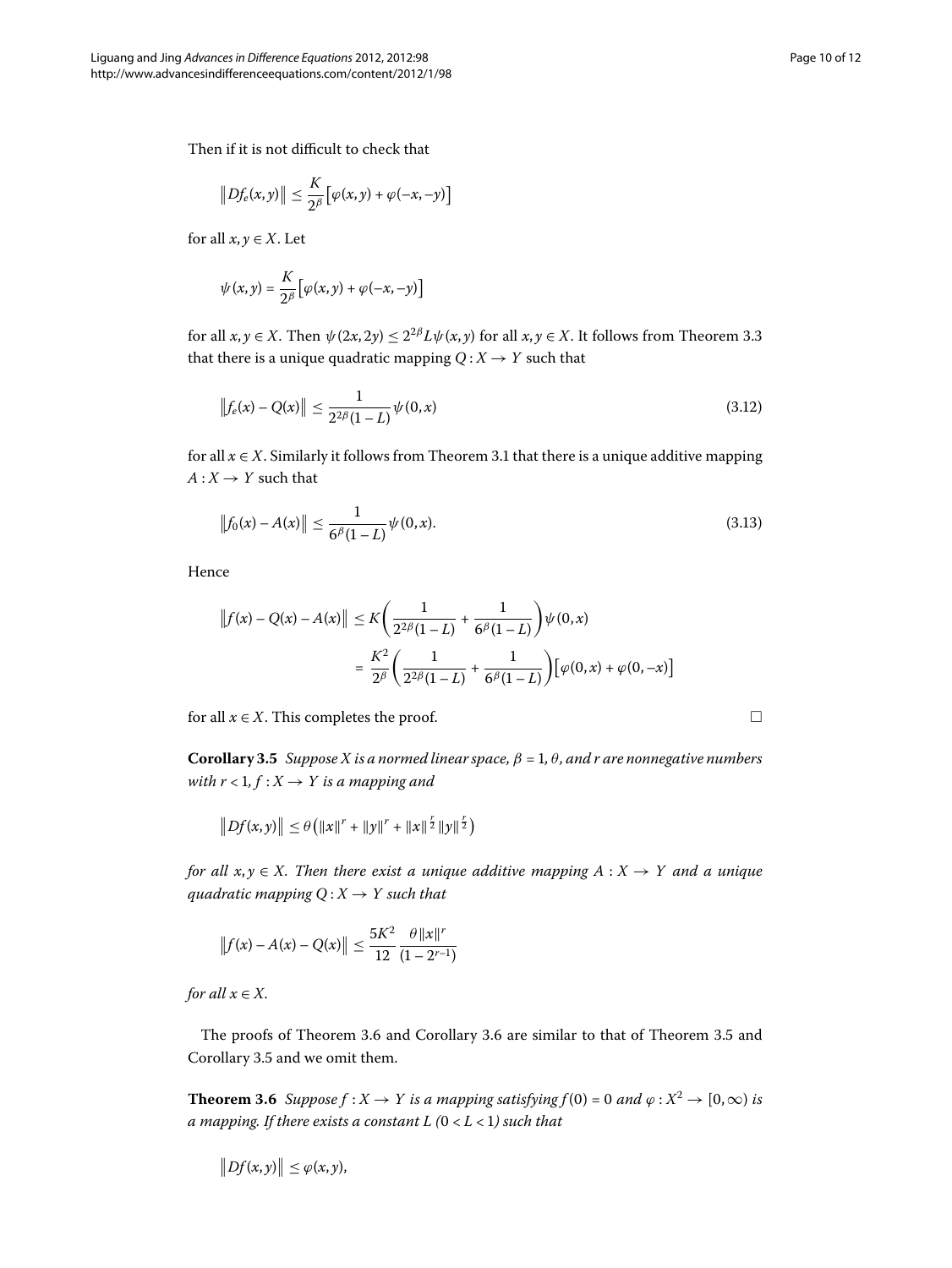$$
\varphi\!\left(\frac{x}{2},\frac{y}{2}\right)\leq \frac{L}{2^{2\beta}}\varphi(x,y)
$$

<span id="page-10-12"></span>*for all*  $x, y \in X$ *, then there exist a unique additive mapping*  $A: X \rightarrow Y$  *and a unique quadratic mapping*  $Q: X \rightarrow Y$  *such that* 

$$
\left\|f(x) - A(x) - Q(x)\right\| < \frac{K^2}{2^{\beta}} \left(\frac{1}{6^{\beta}(1-L)} + \frac{1}{2^{2\beta}(1-L)}\right) \left[\varphi(0,x) + \varphi(0,-x)\right]
$$

*for all*  $x \in X$ *.* 

**Corollary 3.6** *Suppose X is a normed linear space,*  $\beta = 1$ ,  $\theta$  *and r are nonnegative numbers with r* > 2,  $f: X \rightarrow Y$  *is a mapping and* 

$$
||Df(x,y)|| \leq \theta (||x||^{r} + ||y||^{r} + ||x||^{r}||y||^{r})
$$

*for all*  $x, y \in X$ *. Then there exist a unique additive mapping*  $A: X \rightarrow Y$  *and a unique guadratic mapping Q* :  $X \rightarrow Y$  *such that* 

$$
\|f(x) - A(x) - Q(x)\| \le \frac{5K^2}{12} \frac{\theta \|x\|^r}{(1 - 2^{2-r})}
$$

*for all*  $x \in X$ *.* 

#### **Competing interests**

The authors declare that they have no competing interests.

#### **Authors' contributions**

<span id="page-10-0"></span>All authors carried out the proof. All authors conceived of the study, and participated in its design and coordination. All authors read and approved the final manuscript.

#### <span id="page-10-2"></span><span id="page-10-1"></span>**Acknowledgements**

<span id="page-10-5"></span><span id="page-10-4"></span><span id="page-10-3"></span>The authors would like to express their sincere thanks to the referees for giving useful suggestions for the improvement of this article. This study was supported in part by the NSF of China (10971117), the NSF of Shandong Province (ZR2012AM024) and the Postdoctoral Science Foundation of Shandong Province of China (201003044).

#### <span id="page-10-7"></span><span id="page-10-6"></span>Received: 9 April 2012 Accepted: 21 June 2012 Published: 2 July 2012

### <span id="page-10-9"></span><span id="page-10-8"></span>**References**

- 1. Ulam, SM: A Collection of Mathematical Problems. Interscience Publishers, New York (1960)
- 2. Hyers, DH: On the stability of the linear functional equation. Proc. Natl. Acad. Sci. USA 27, 222-224 (1941)
- 3. Aoki, T: On the stability of the linear transformation in Banach spaces. J. Math. Soc. Jpn. 2, 64-66 (1950)
- <span id="page-10-10"></span>4. Rassias, ThM: On the stability of the linear mapping in Banach spaces. Proc. Am. Math. Soc. 72, 297-300 (1978)
- 5. Rassias, ThM (ed.): Functional Equations, Inequalities and Applications. Kluwer Academic, Dordrecht (2003)
- <span id="page-10-11"></span>6. Gajda, Z: On stability of additive mappings. Int. J. Math. Math. Sci. 14, 431-434 (1991)
- 7. Rassias, ThM, Semrl, P: On the behaviour of mappings which do not satisfy Hyers-Ulam stability. Proc. Am. Math. Soc. 114, 989-993 (1992)
- 8. Gavruta, P: A generalization of the Hyers-ULam-Rassias stability of approximately additive mappings. J. Math. Anal. Appl. 184, 431-436 (1994)
- 9. Skof, F: Local properties and approximations of operators. Rend. Semin. Mat. Fis. Milano 53, 113-129 (1983)
- 10. Kim, H-M, Rassias, JM: Generalization of Ulam stability problem for Euler-Lagrange quadratic mappings. J. Math. Anal. Appl. 336, 277-296 (2007)
- 11. Park, C: On the Hyers-Ulam-Rassias stability of generalized quadratic mapping in Banach modules. J. Math. Anal. Appl. 291(1), 214-223 (2004)
- 12. Moslehian, MS, Nikodem, K, Popa, D: Asymptotic aspect of the quadratic functional equation in multi-normed spaces. J. Math. Anal. Appl. 355, 717-724 (2009)
- 13. Czerwik, S: On the stability of the quadratic mapping in normed spaces. Abh. Math. Semin. Univ. Hamb. 62, 59-64 (1992)
- 14. Jung, S-M: Hyers-Ulam-Rassias Stability of Functional Equations in Mathematical Analysis. Hadronic Press, Palm Harbor (2001)